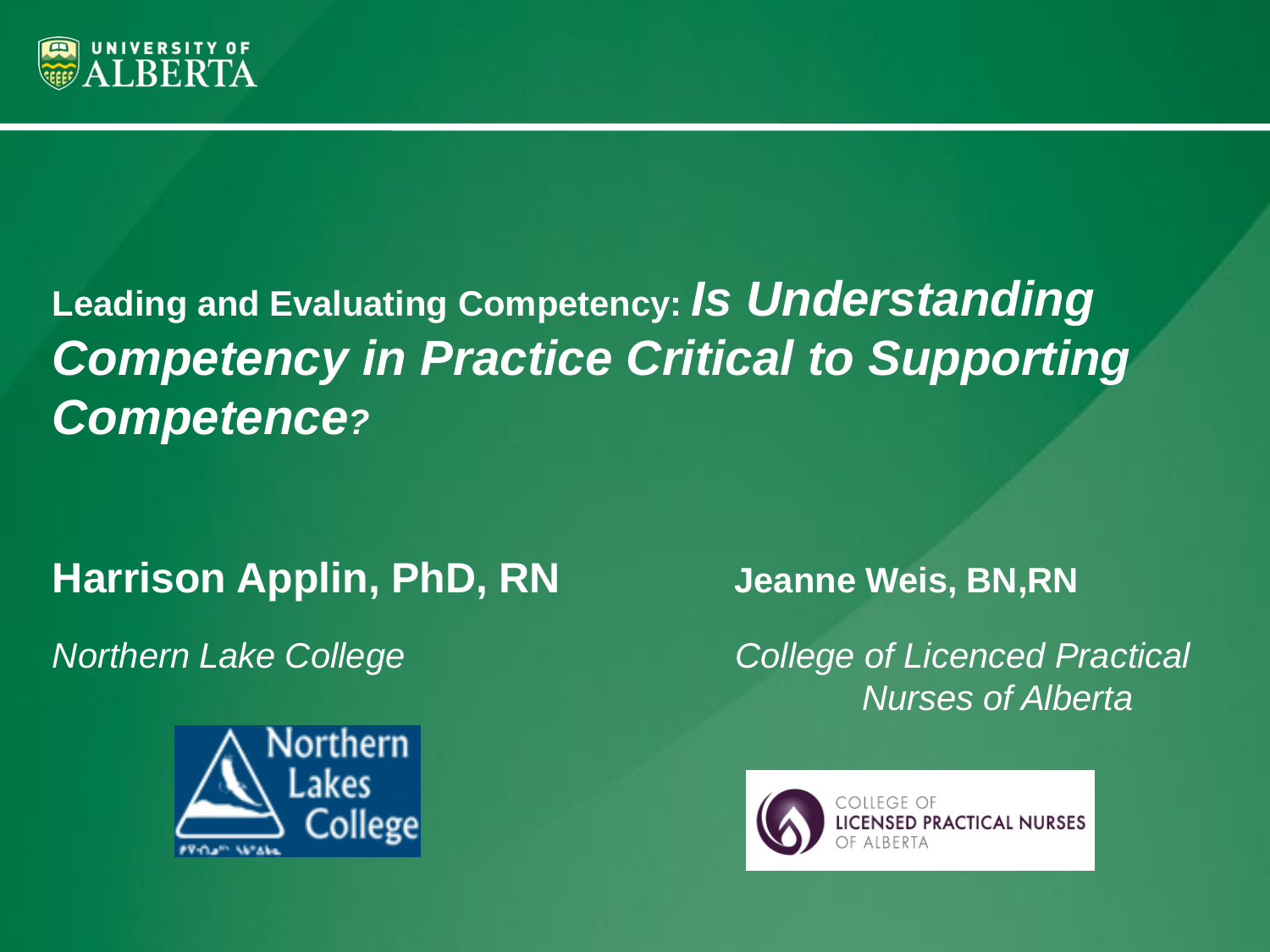

- **Defining Competency**
- **Competency Theory**
- **Competency Outcomes**
- **Leading Competency**
- **Supporting Competencies in Practice**
- **Identifying Competency**
- **Putting Competency Into Practice**
- **Conclusion**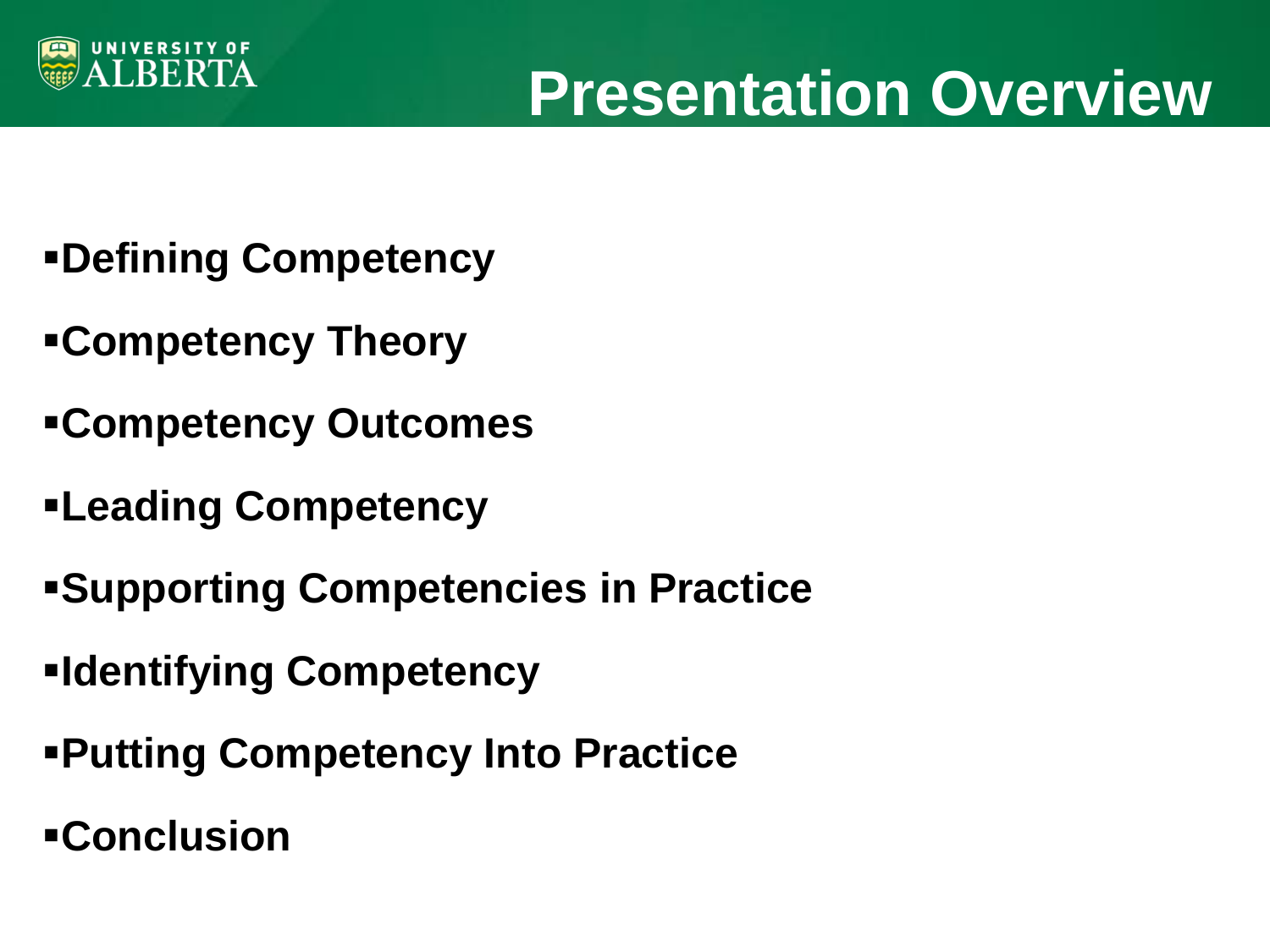

## **Heterogeneous, abstract and a "complex knowing of how to act" and consequently, can be a challenge to objectively assess**

**(Tardiff, 2006 as cited in Goudreau, Pepin, Larue, Dubois, Descoteaux, Lavoie & Dumont, 2015).** 

## **"Graduates identified that the Learning Process supports their perception of Competencies"**

**(Applin, Williams, Day & Buro, 2011).**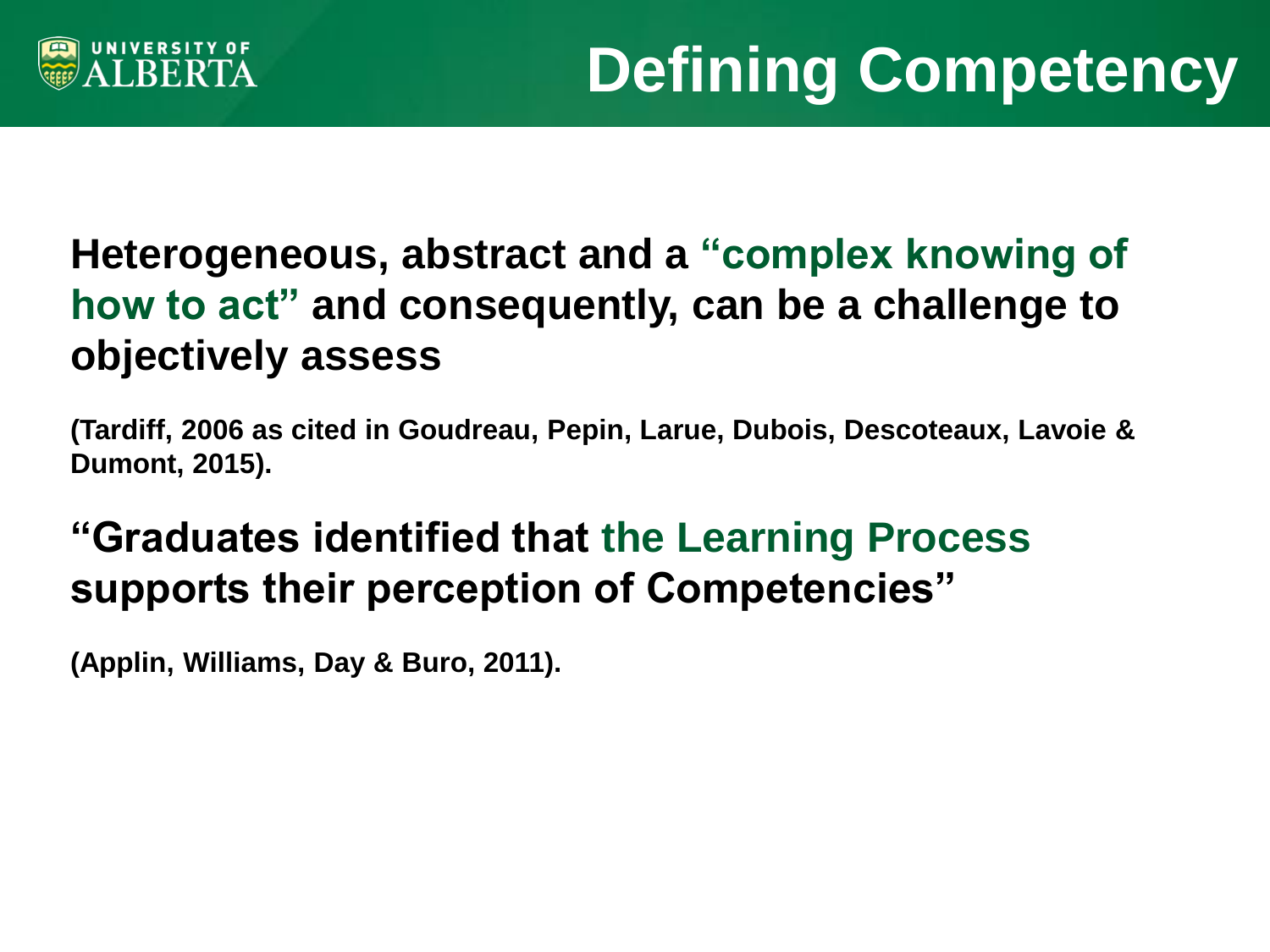# **Competency Theoretical Framework**



UNIVERSITY OF<br>ALBERTA

画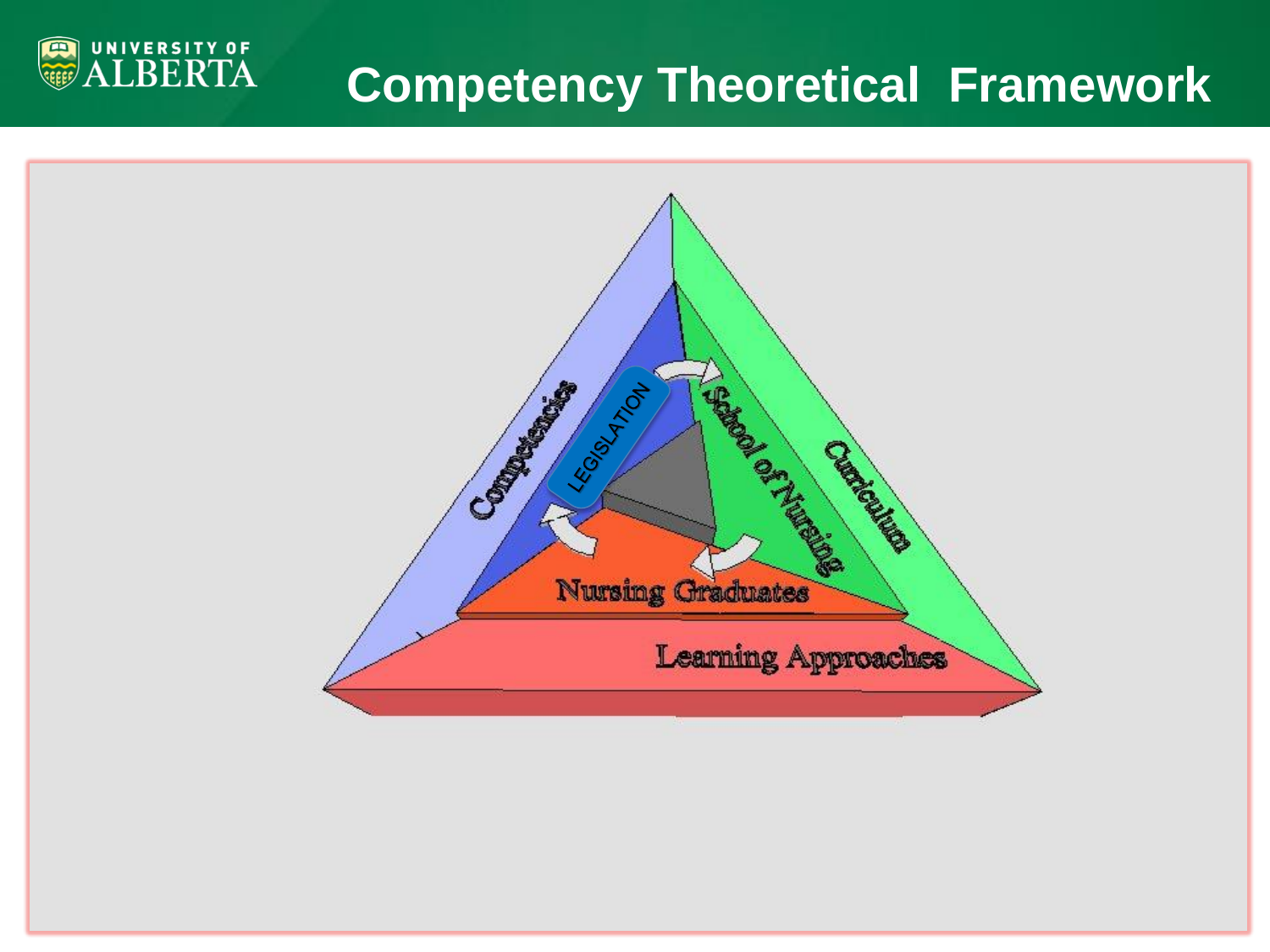

## **Adult Education Literature :**

• **Adults as "self-directed", "problem centered", and needing to learn "useful" information (Knowles, 1980; Vandeveer & Norton, 2005).**

## **Hypothesis:**

 **Theoretical knowledge undergoes a transition from cognitively based knowledge into the ability to practically apply the theoretical knowledge into practice or "USEFUL" Knowledge.**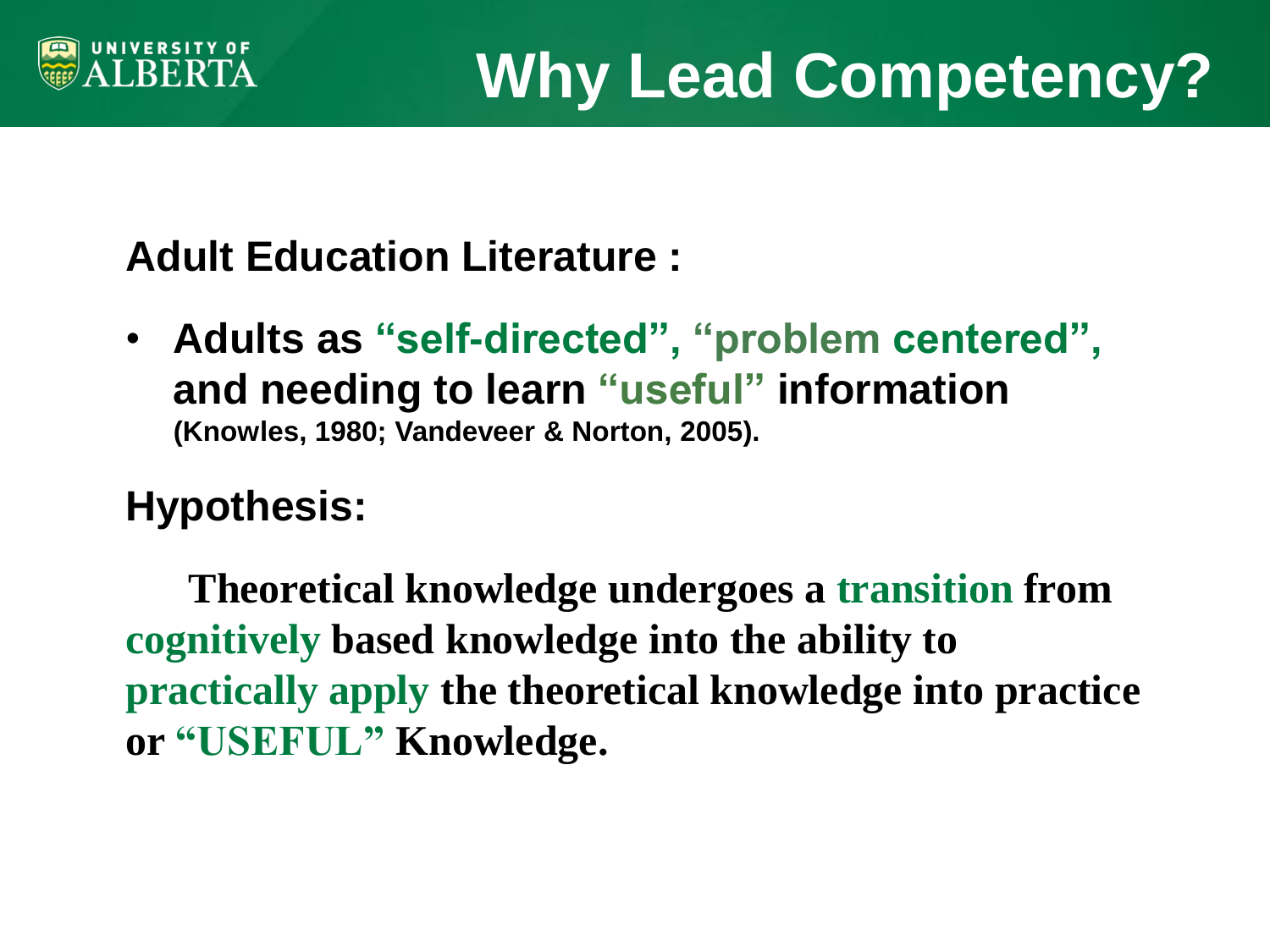

Knowles, M. S. (1970). The modern practice of adult education: Andragogy versus pedagogy.

Epstein, R. M., & Hundert, E. M. (2002). Defining and assessing professional competence.

Applin, H., Williams, B., Day, R., & Buro, K. (2011). A comparison of competencies between problem-based learning and non-problem-based graduate nurses..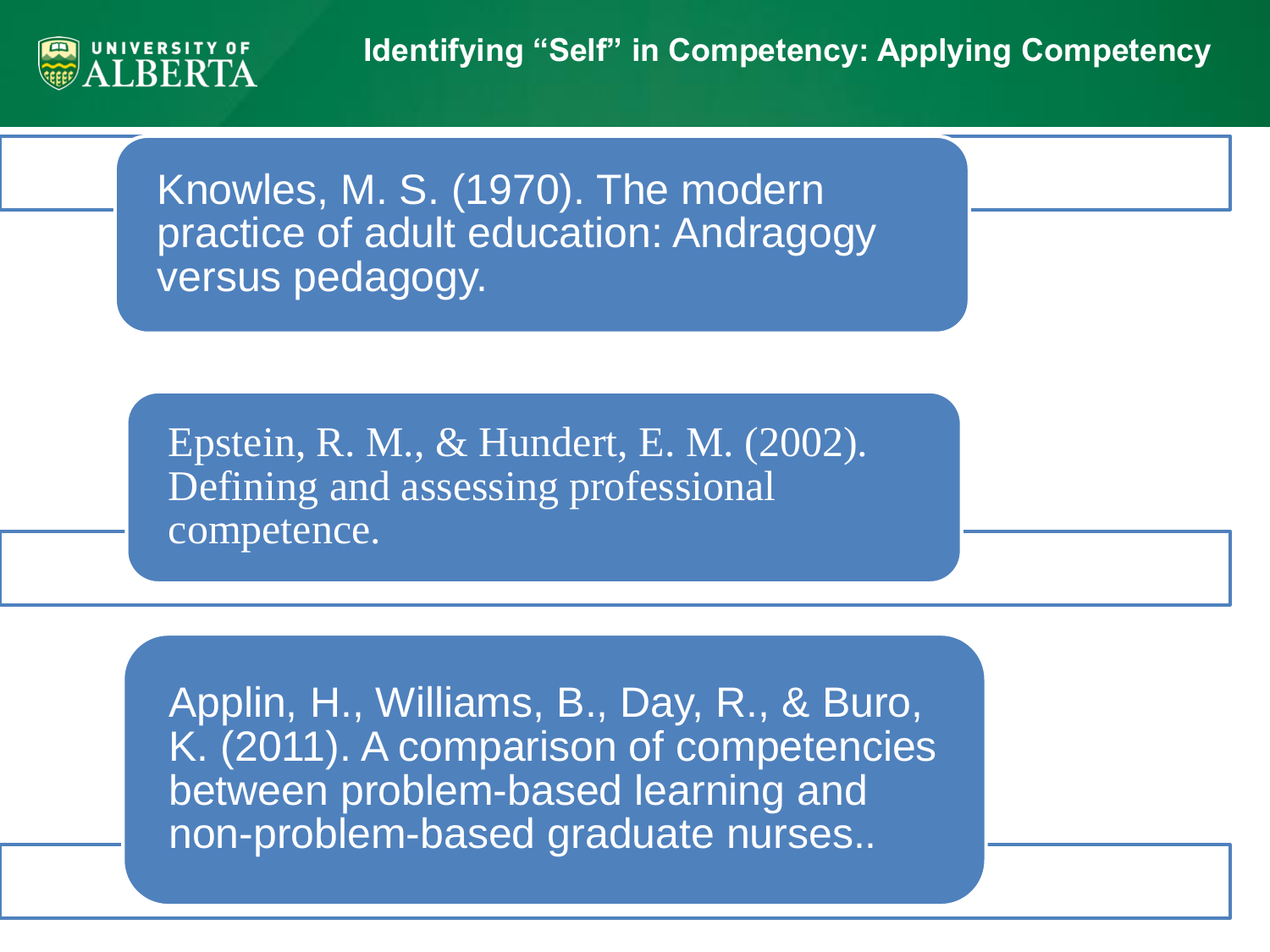

# **COMPETENCE = Ability + Attitude**

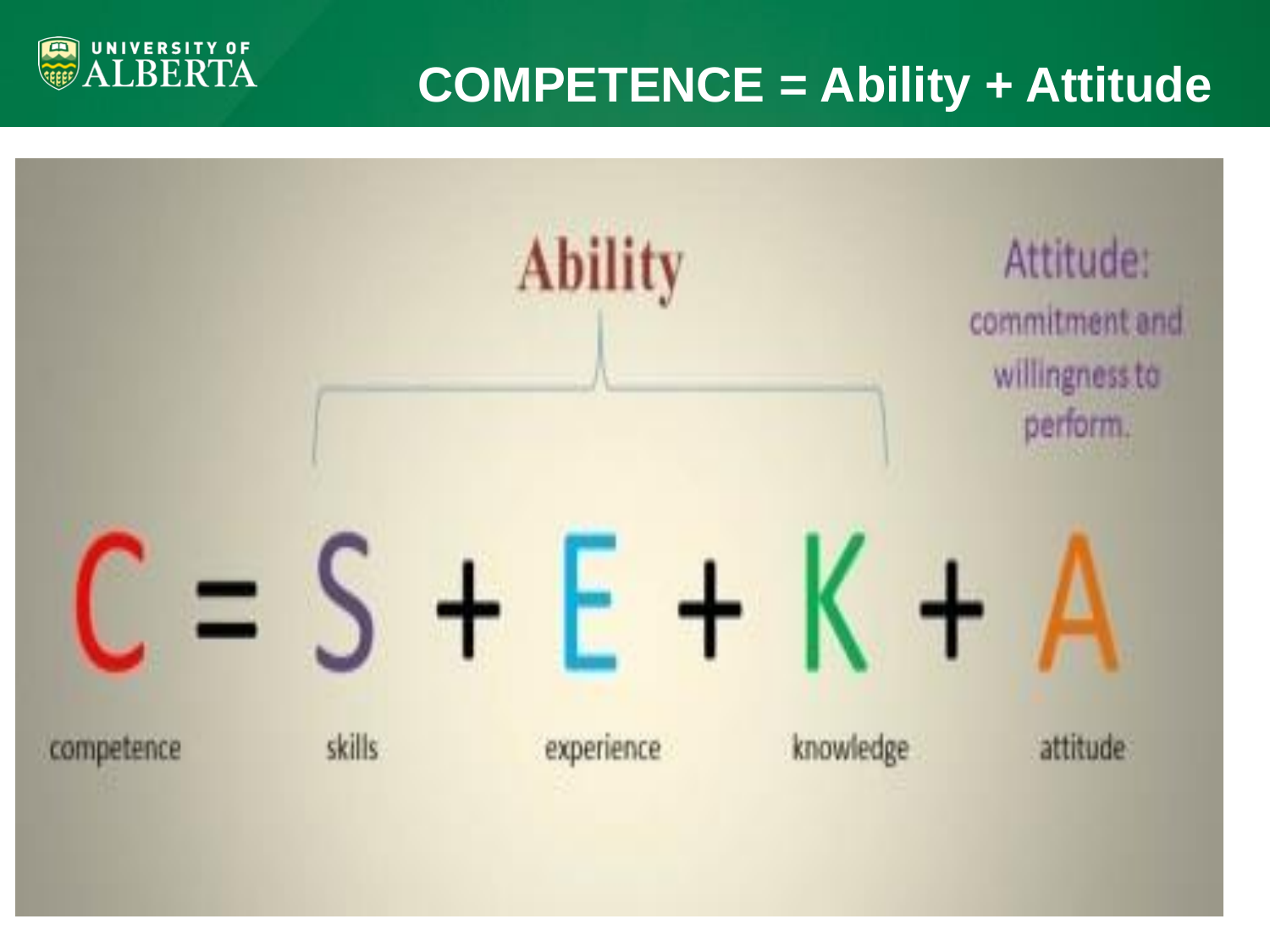# **Transformational Theory:**

• **Learning is based upon a role transformation from student to clinician.** 

• **Adopting theoretical frameworks and ideologies into education can support this "paradigm shift" away from a focus on the learning group as a whole, towards a learner-centered education.** 

# **OUTCOME COMPETENCIES!!!!**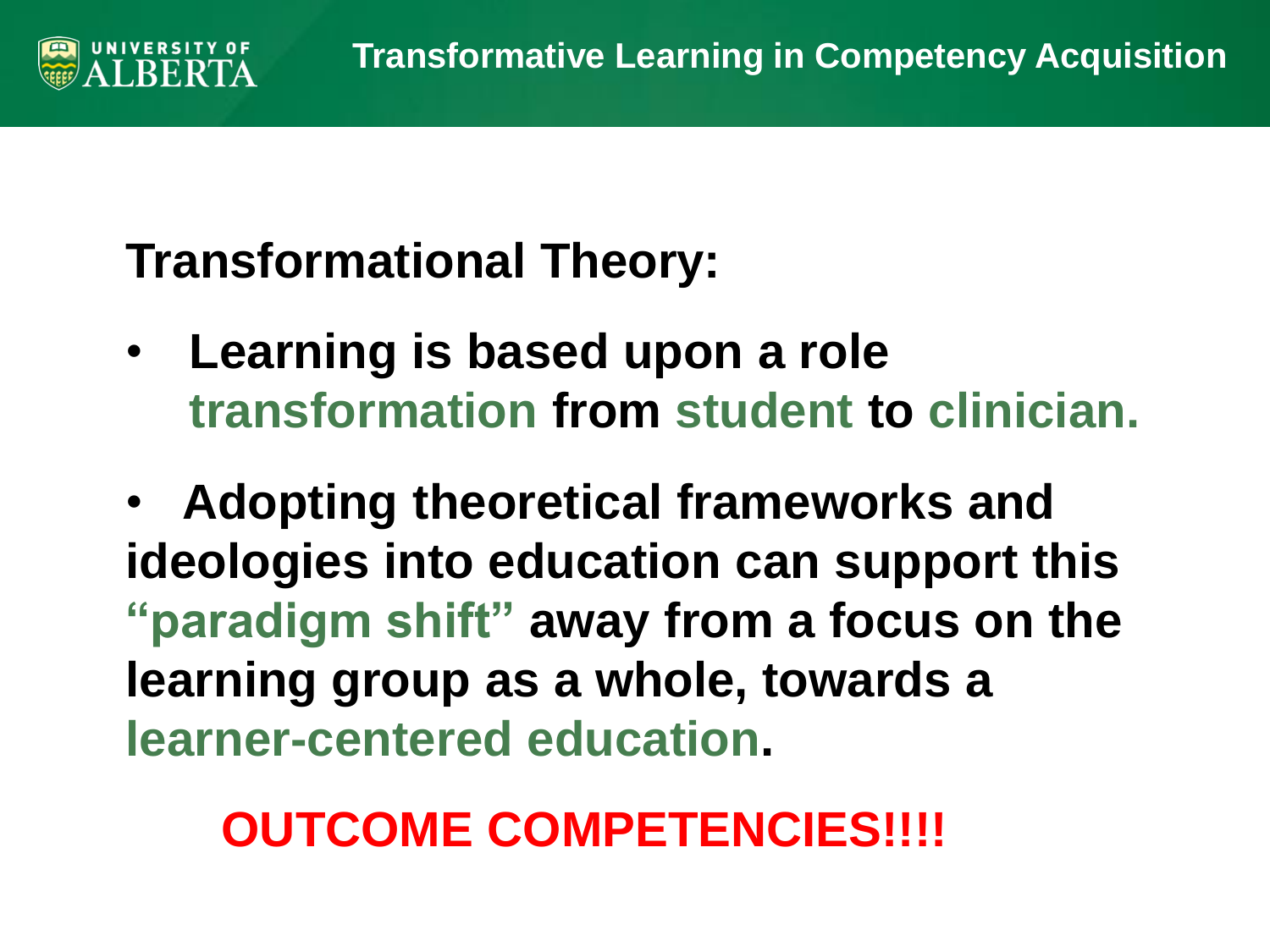**Graduates Transform : Academia into Practice** 

RER'

- **They experience " a predictable array: emotional, intellectual, physical, sociocultural, and developmental issues**
- **In turn, feed a progressive and sequential pattern of personal and professional "evolution" (CARNA, 2015).**
- **Graduates evolution continues to perceived competence in practice after 1 year of independent practice. (Applin, H., Williams, B., Day, R., & Buro, K. (2011).**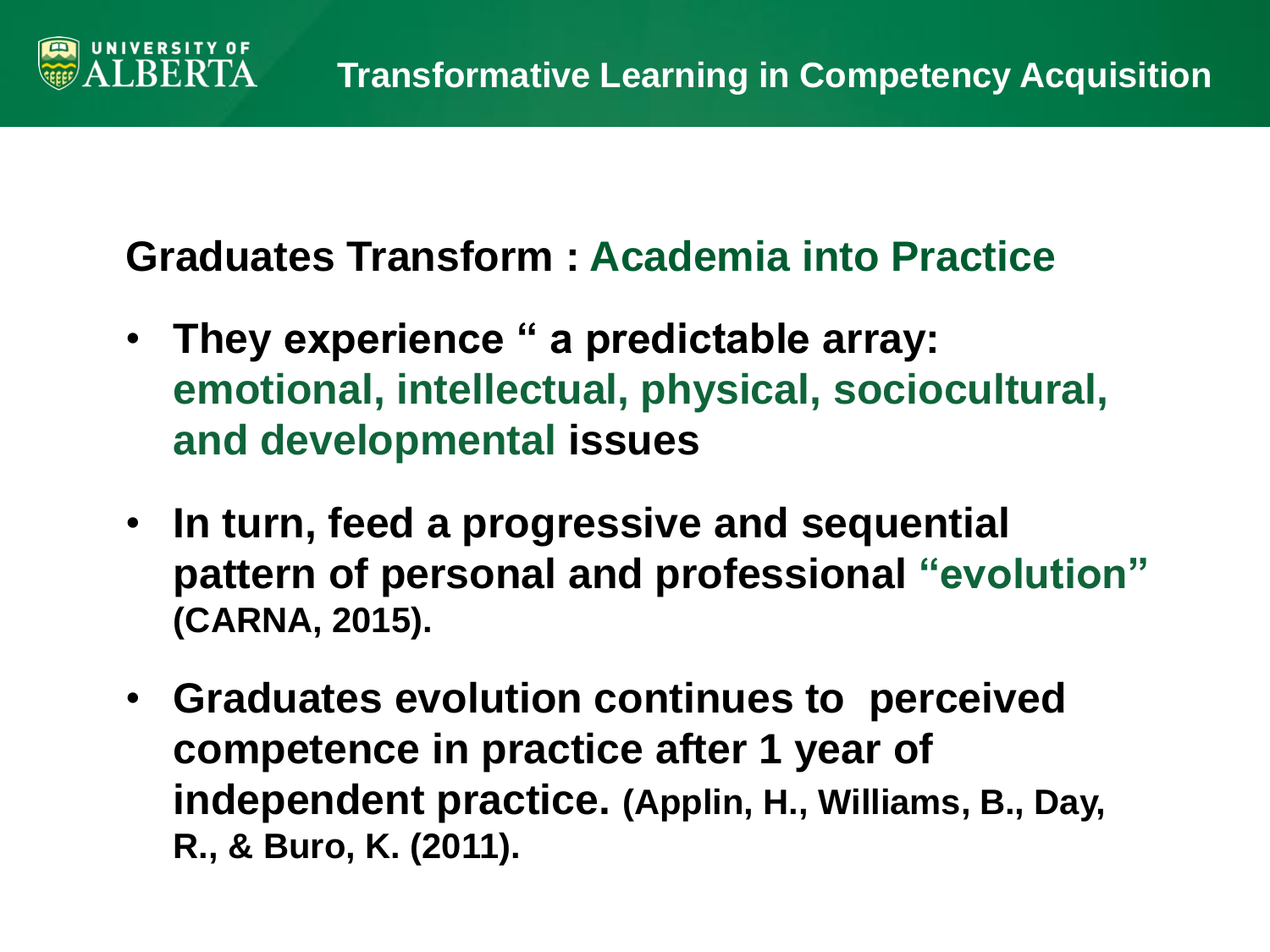

**Knowledge + Learning = Competency Acquisition**







- **Colleagues need to support the learner to strengthen the attributes they currently possess**
- **Focus mentorship on new competency attributes that are required to be competent in practice**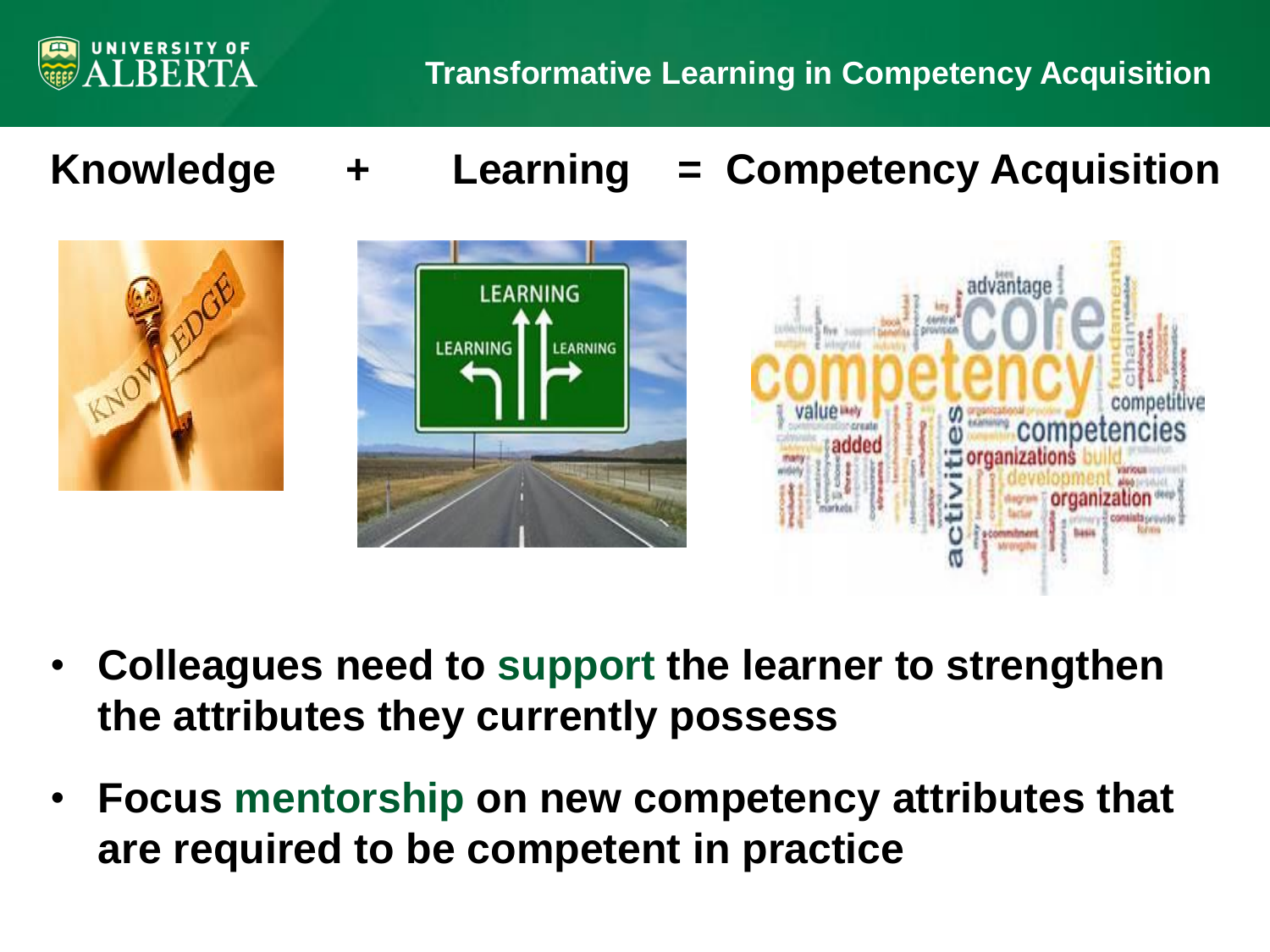

**Similarly competency based learning, and transformational theory "allow(s) the learner to mobilize both;** 

- **internal sources (different types of knowledge)**
- **external resources (external information sources) in solving problems/critical things"**

**(Goudreau, Pepin, Larue, Dubois, Descoteaux, Lavoie & Dumont, 2015).**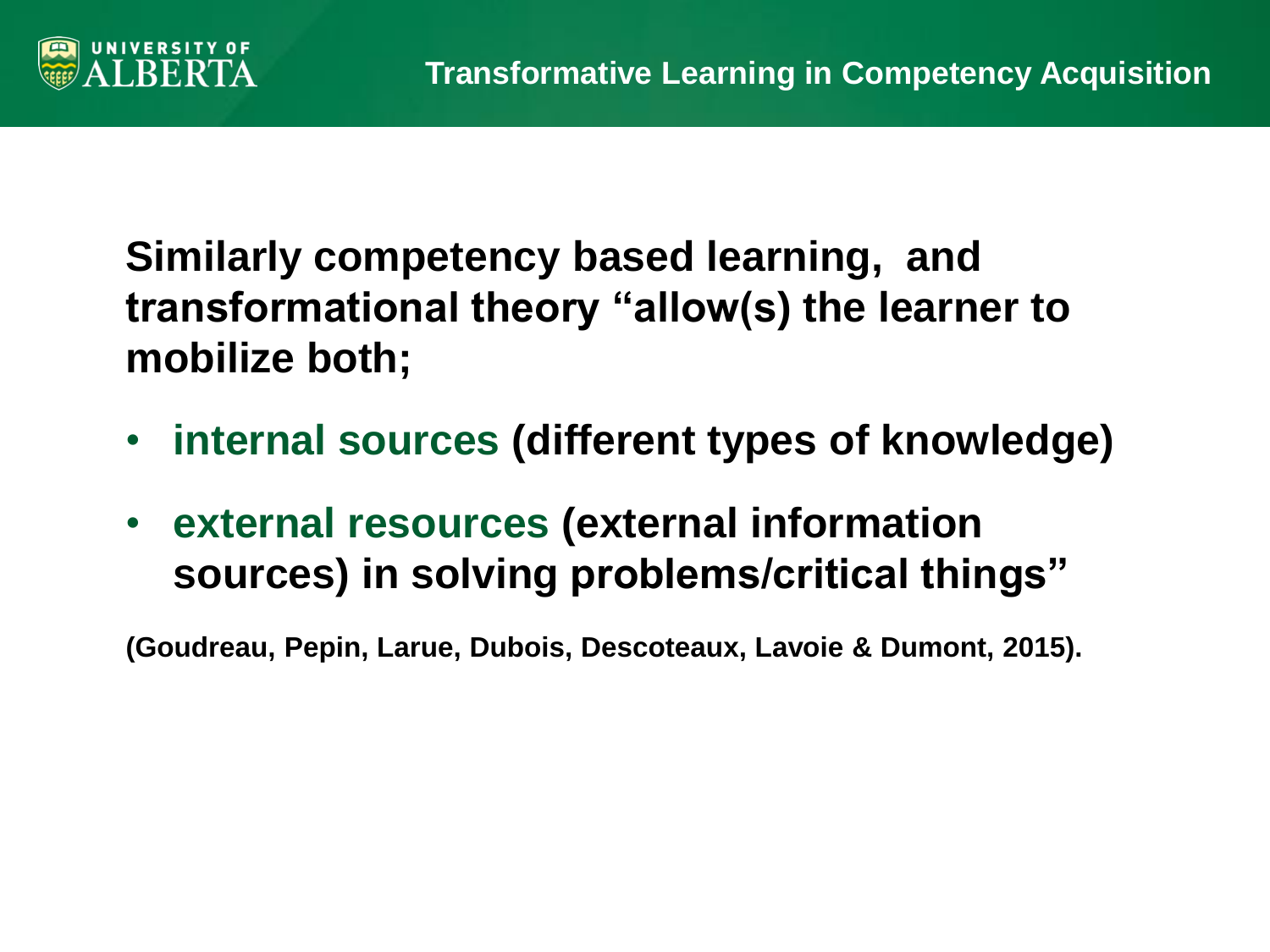#### **Applying Competency to Practice**



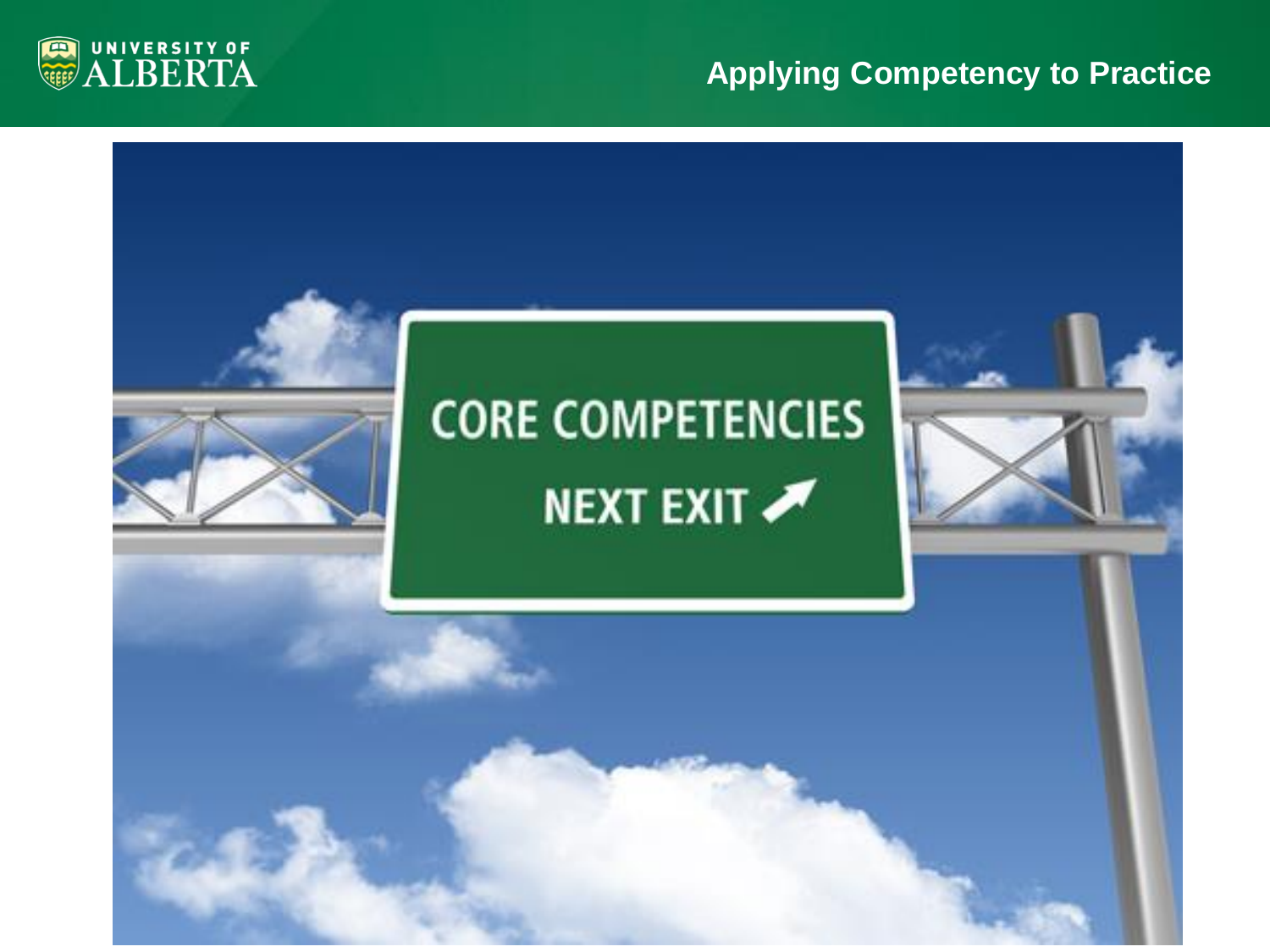

## **Dreyfus Model of Skill Acquisition**

#### **Novice**

• "Tell me what I need to do", guided by rules, no experience

#### Advanced Beginner

• Some experience, performance acceptable

#### **Competent**

• Planning becomes deliberate, not yet mastered

#### **Proficient**

• Sees full context of situation, can determine what is typical and how to respond

#### Expert

• High skill, analytical, not reliant on rules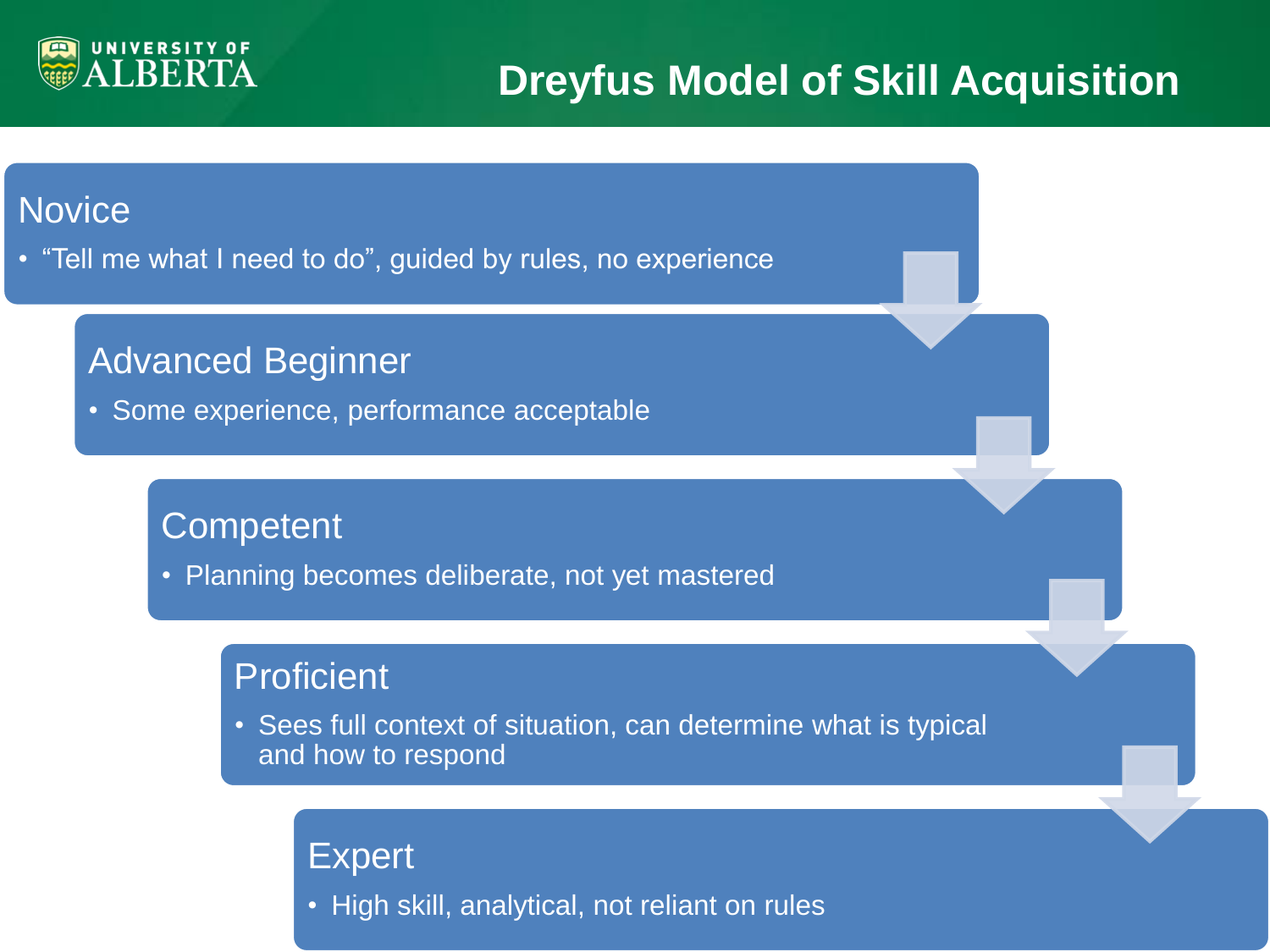

#### **Competency to Competent Practice Strategies-Multifactorial**

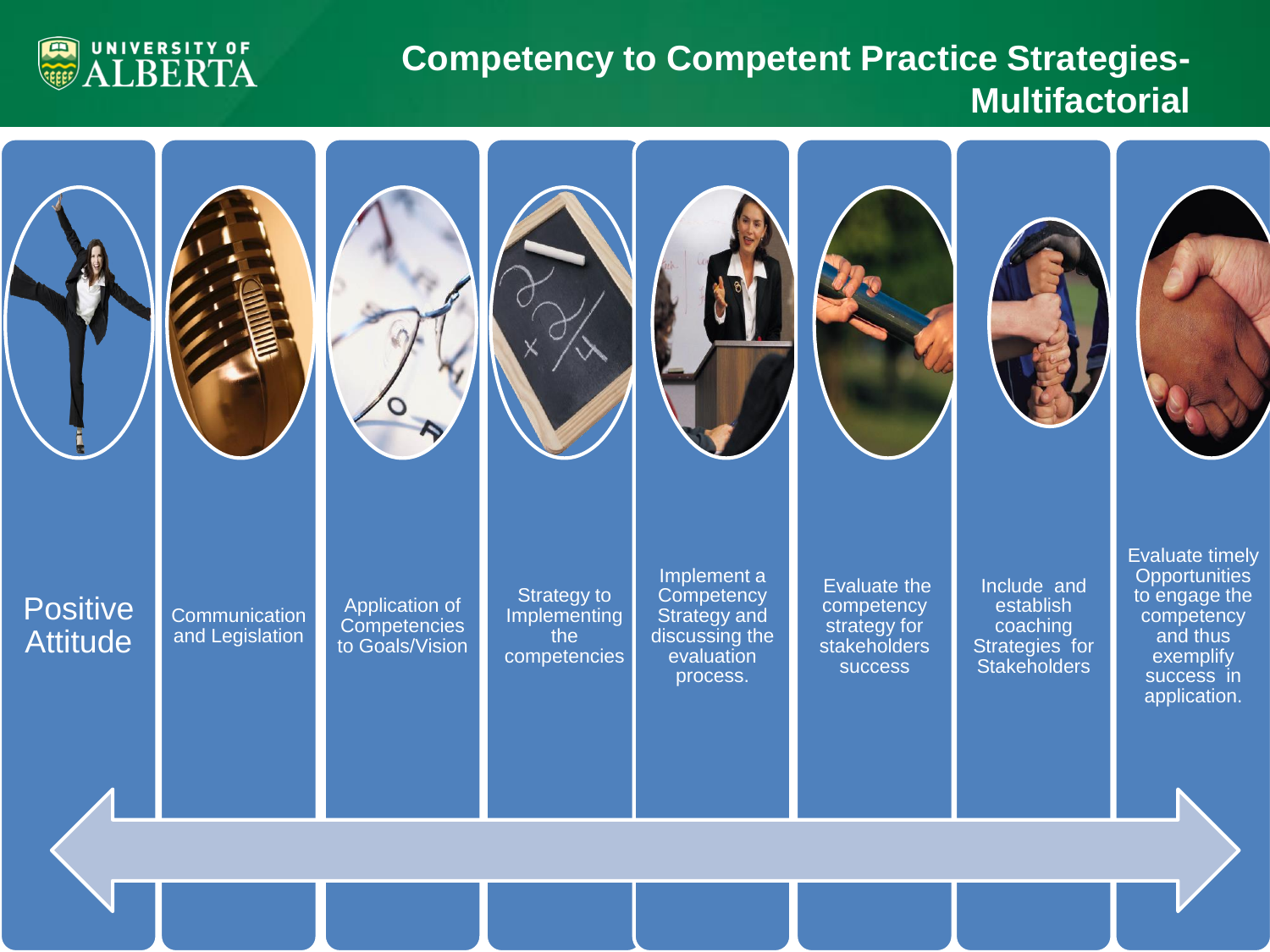

### **The primary strategy to enhance competency is**  *attitude*

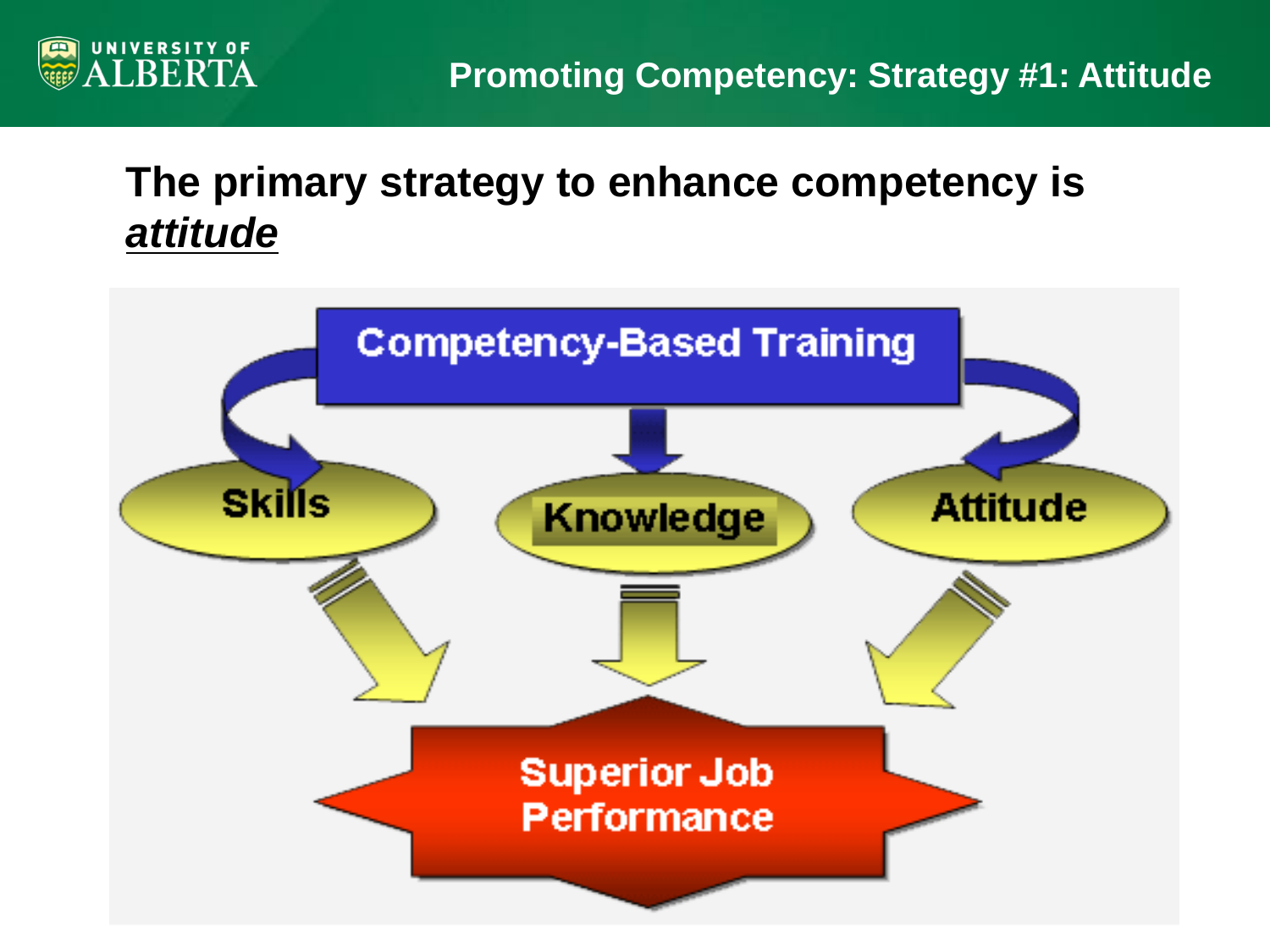

- **Bring an Understanding of Competency as it relates to legislation and regulation**
- •**Develop and communicate an understanding of the mission and vision and how that relates to competency in your area**
- **Be attentive to the language you use. Words give voice to mindsets and beliefs and evoke images of what people hope to create**
- **The language used has a powerful effect on how they see "their" world and the learning/transformational process.**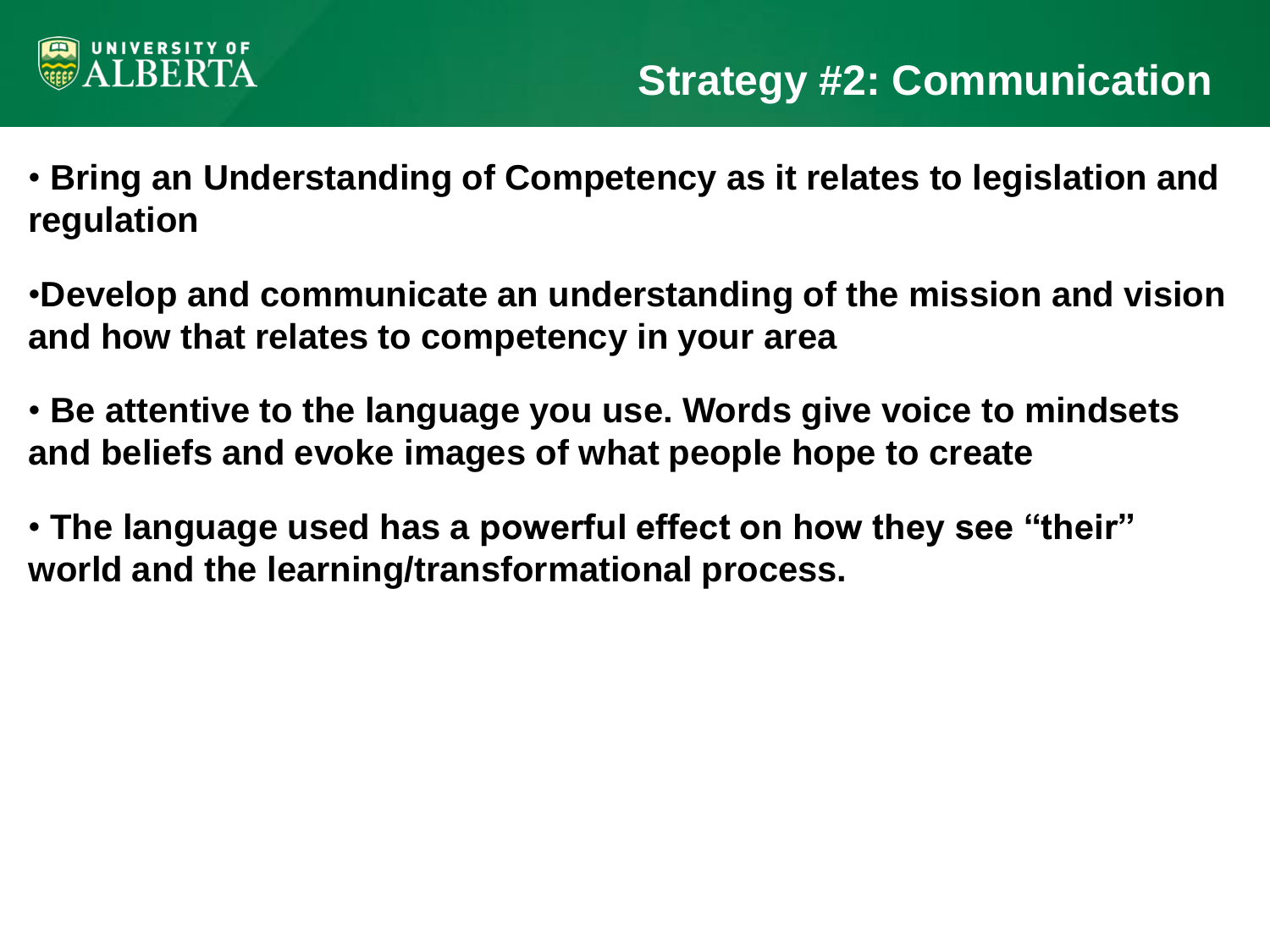

• **Align the goals with organizational strategic plans**

• **Practitioners are Visionaries in Change;** *create* **a shared vision for change.** 

# *"The most important role of vision in organizational life is to give focus to human energy*

*( Kouzes & Posner, 2012).*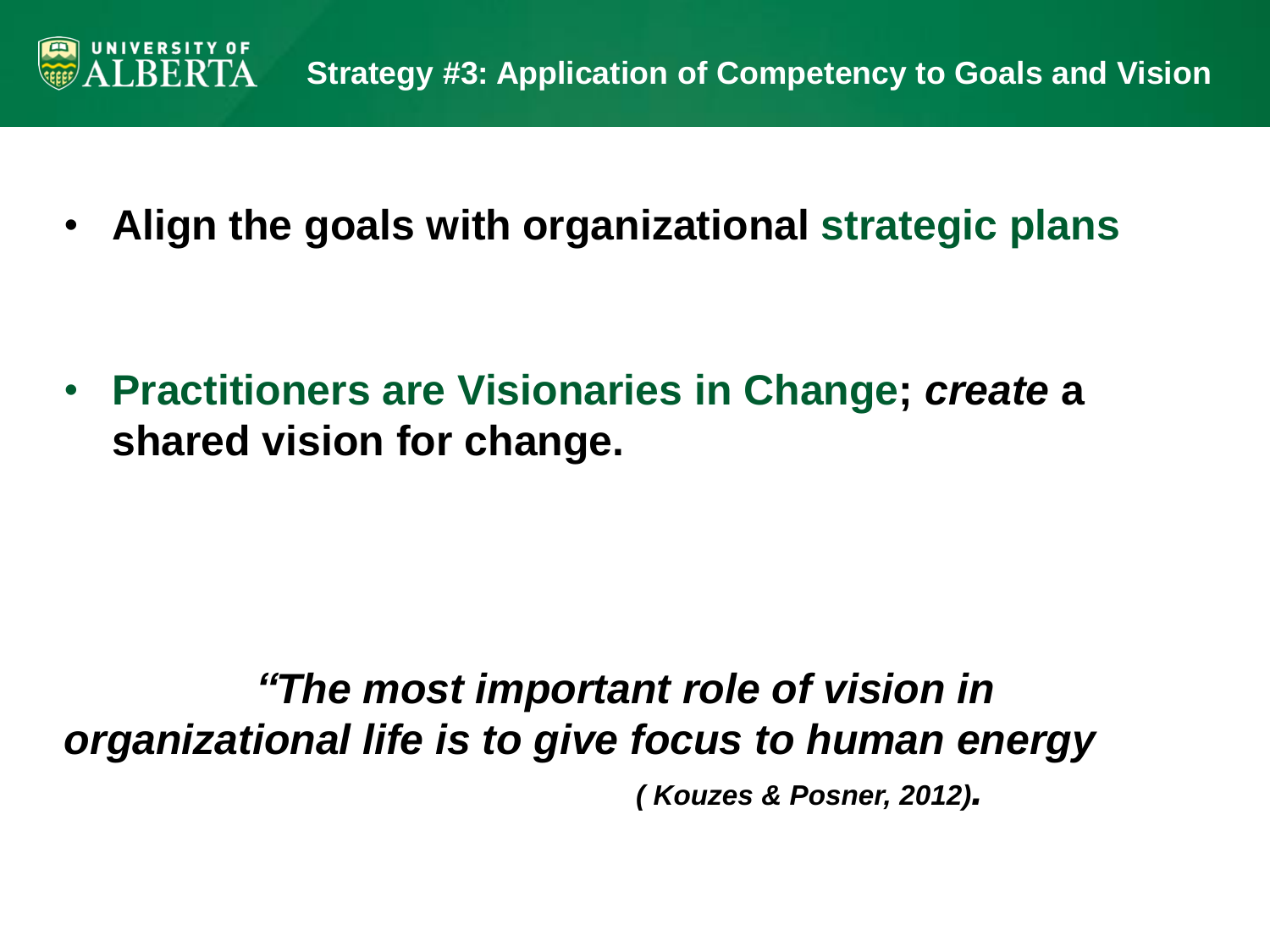

# **Alberta Government**

# COMPETENCE IS **INPETERING!!!**



**COMPETENCIES** 

Behavioural competencies are observable characteristics or behaviours that are critical for individual or team performance and success. They focus on how you approach your work to achieve results. For example, behavioural competencies include creative problem solving, or building relationships with coworkers.

Technical competencies are the specialized knowledge, skills and abilities required for you to be effective in a job. They may include degrees or other credentials, knowledge of certain programs, experience using a particular machine, knowledge of regulations, presentation skills, or project management techniques.

https://jobs.alberta.ca/about/index.html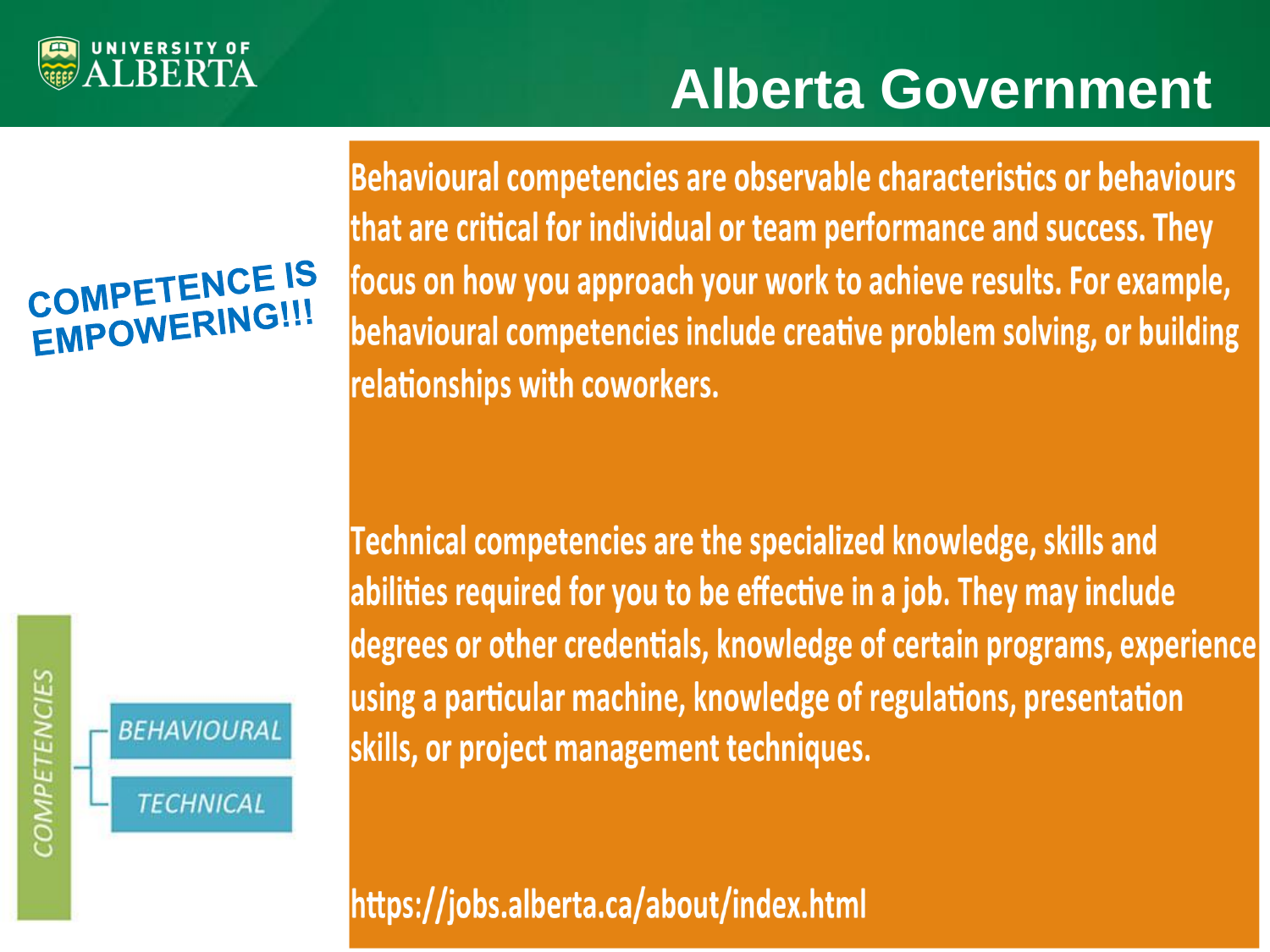

**Quality Improvement Processes to Empower Competency Transformation**

# **Research to Identify Gaps, Challenges and Opportunities for Competency Enhancement**

*Strategically use the Team in Problem Solving, Fact Based, Customer Focused (Patient/Client)*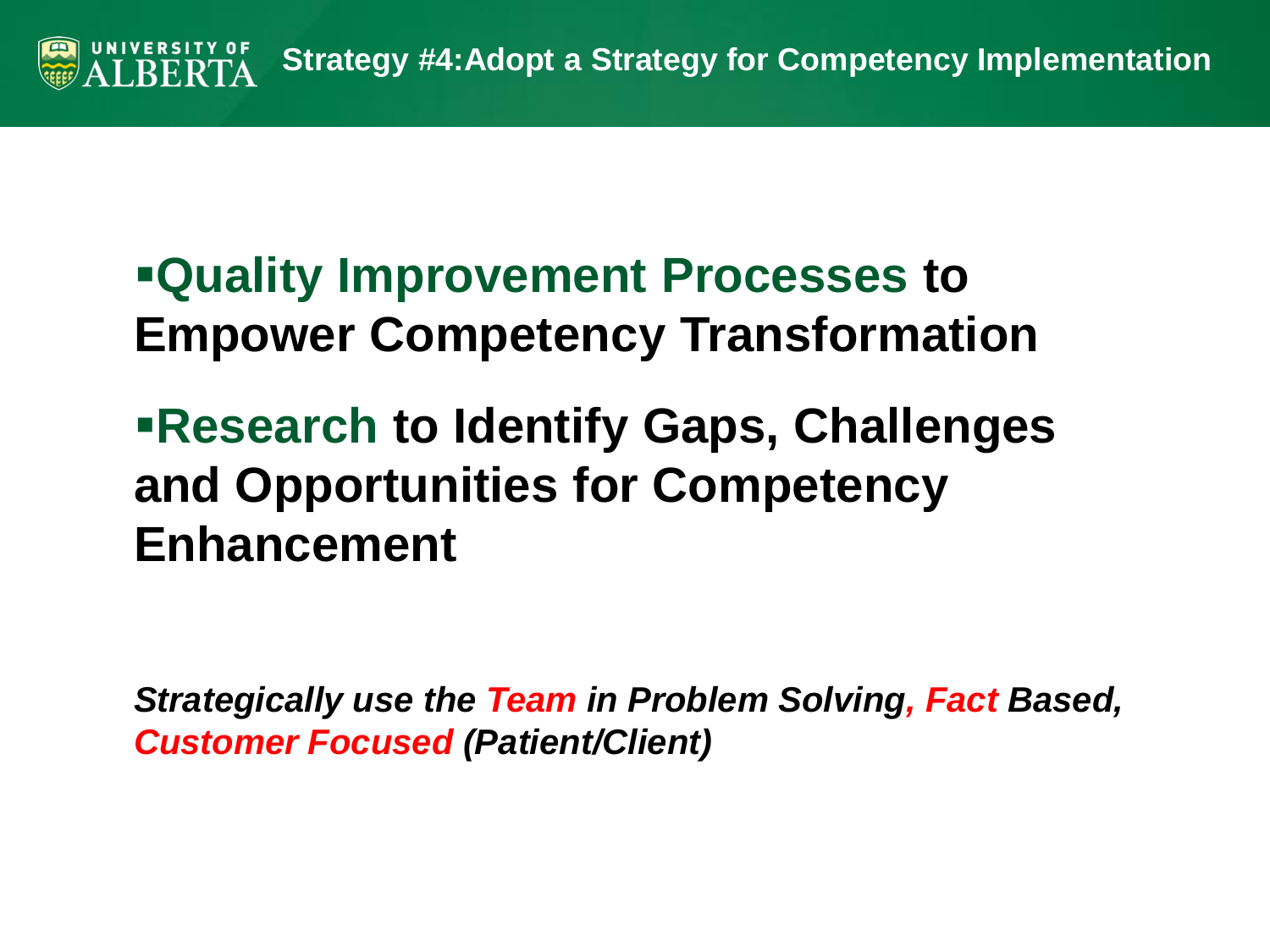

# **Competency in practice and outcome:**

- **Communication**
- **Understanding**
- **Engagement**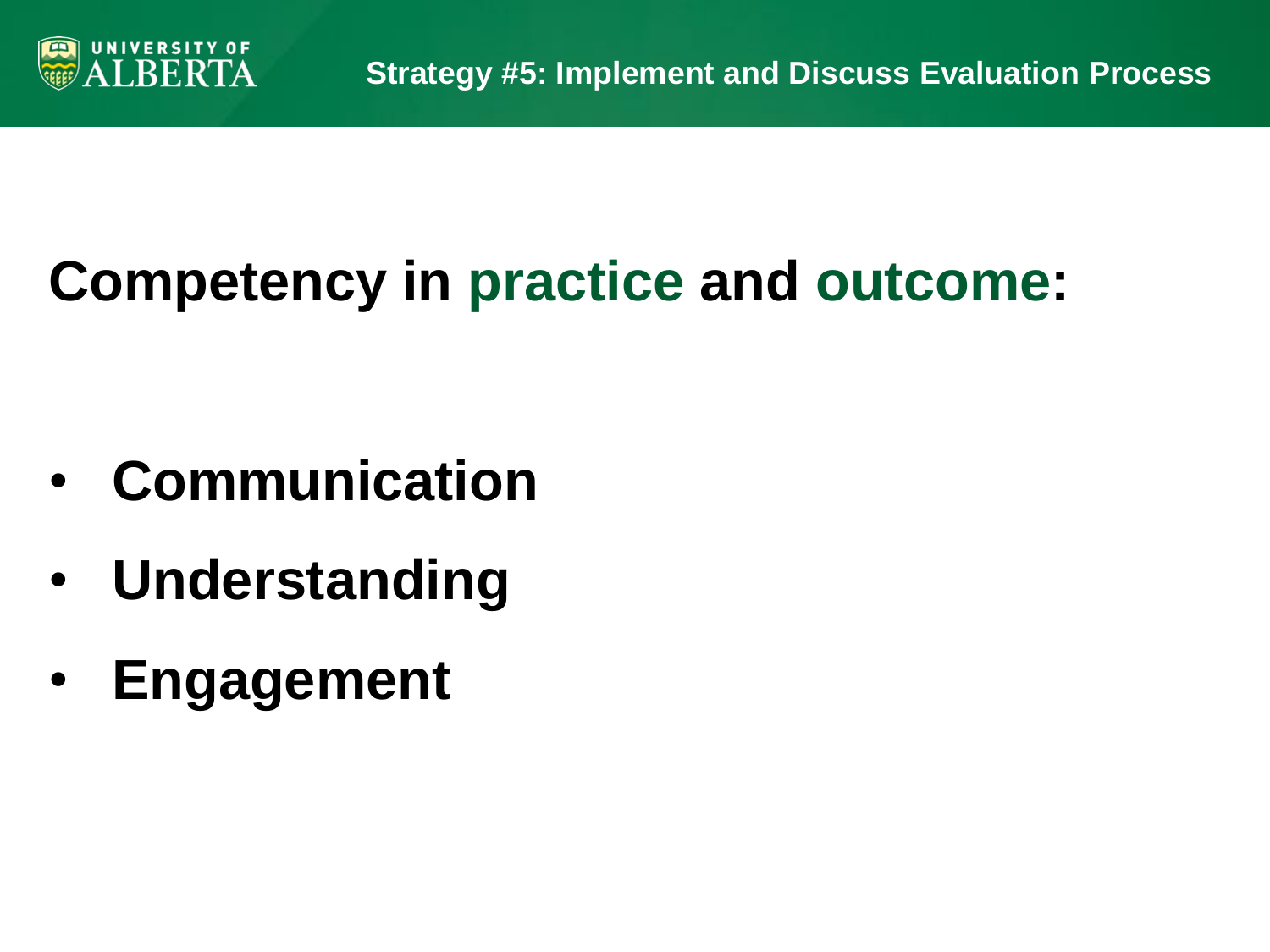

# **Evaluation of competency based on:**

- **Policy**
- **Legislation/regulation**
- **Accreditation guidelines.**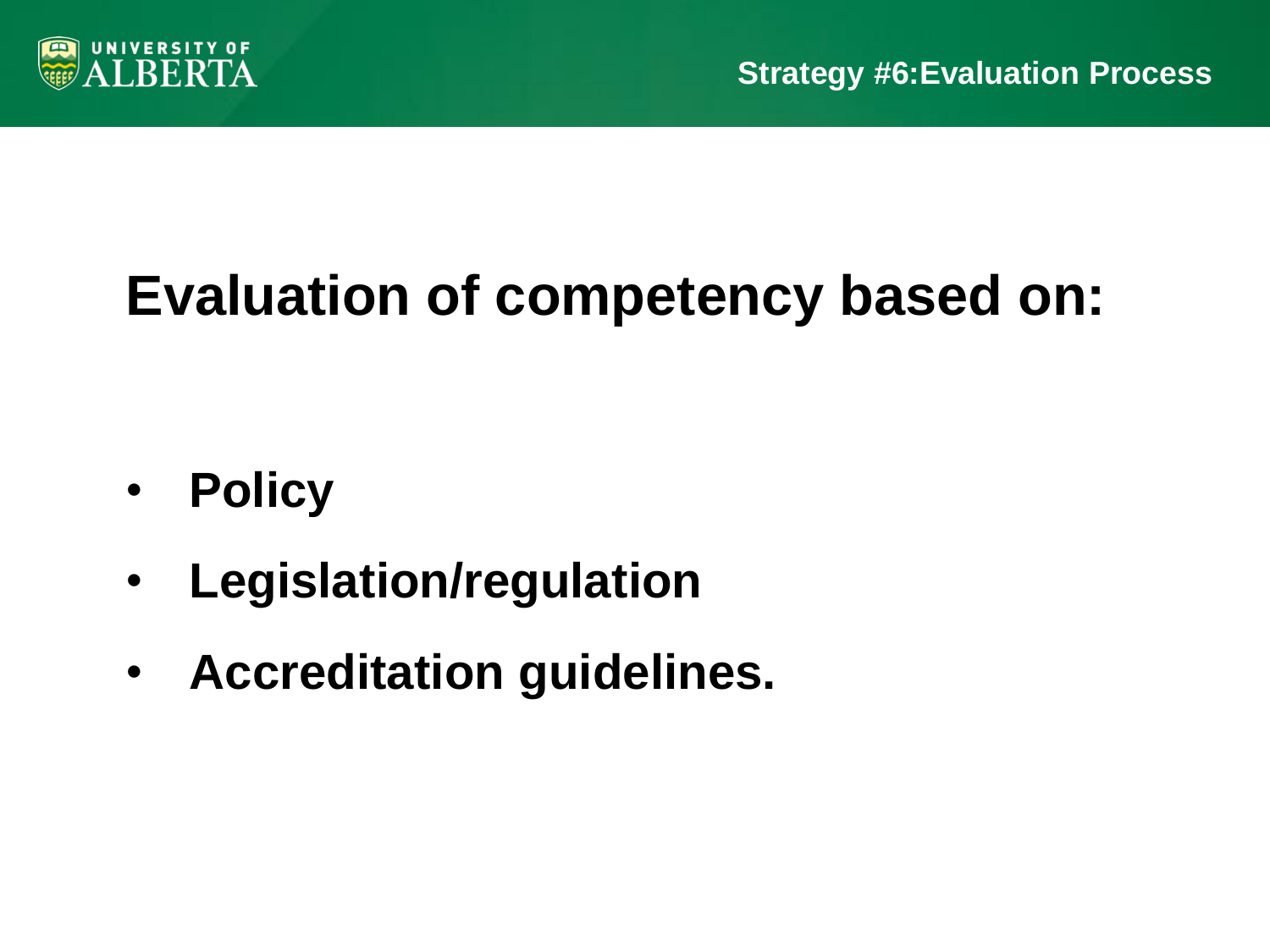

## **Communicate and create opportunities for change with internal stakeholders**

### **Consider existing infrastructures to ensure the enhancement of competence is sustainable and continues**

**Understanding the internal processes that support capacity to enhance competency development**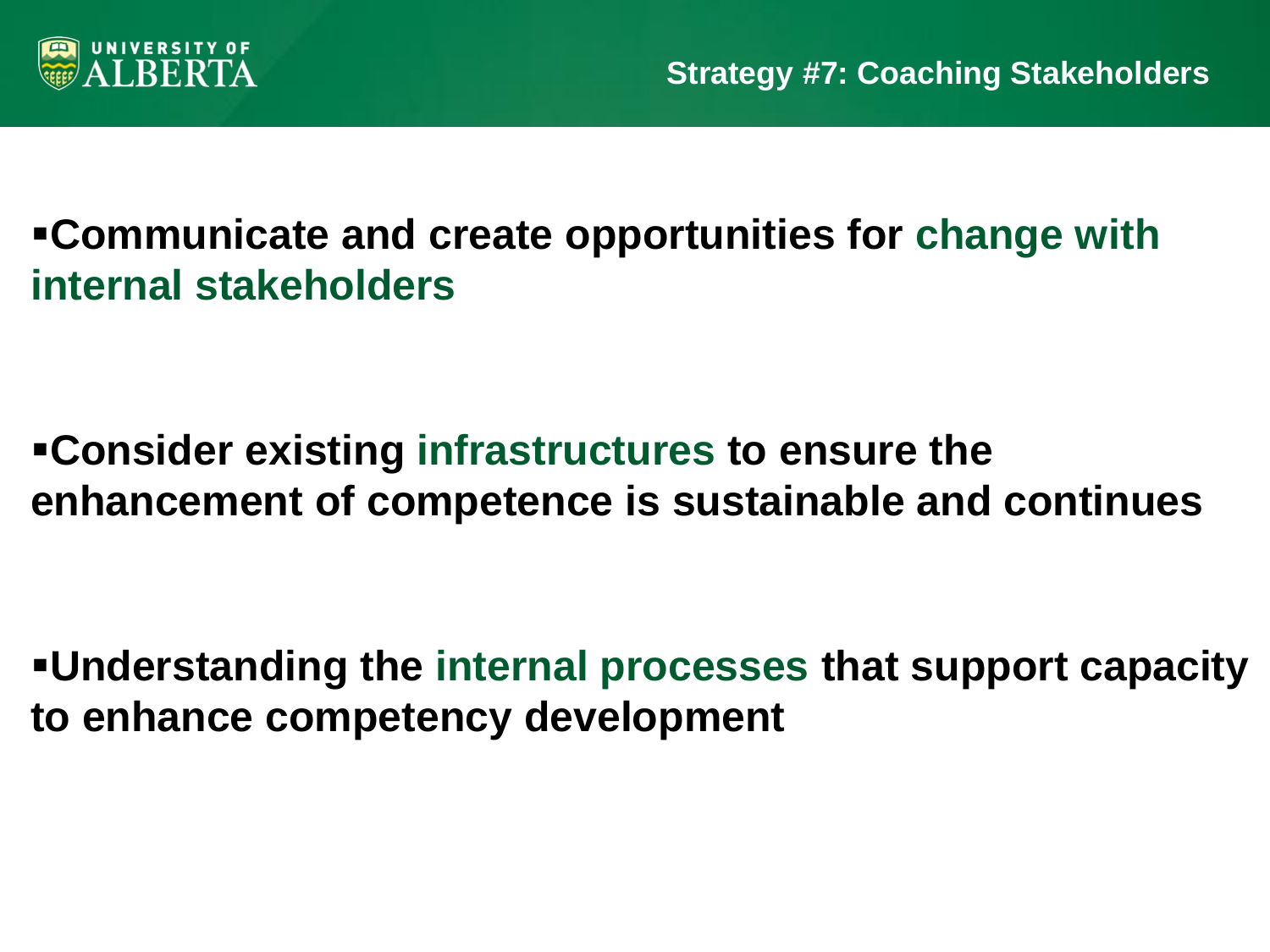

*Involving key stakeholders :*

- *solidify the direction and commitment*
- **know that** *other stakeholders can strengthen competency can be influential and further contribute to the success of an initiative* **(Warrick, 2009).**
- **Looking at the model of skill acquisition…they may be novice clinicians but they may be experts in creation of the process to achieve the competency.**
- *Build and learn from the relationships…it is critical to success!*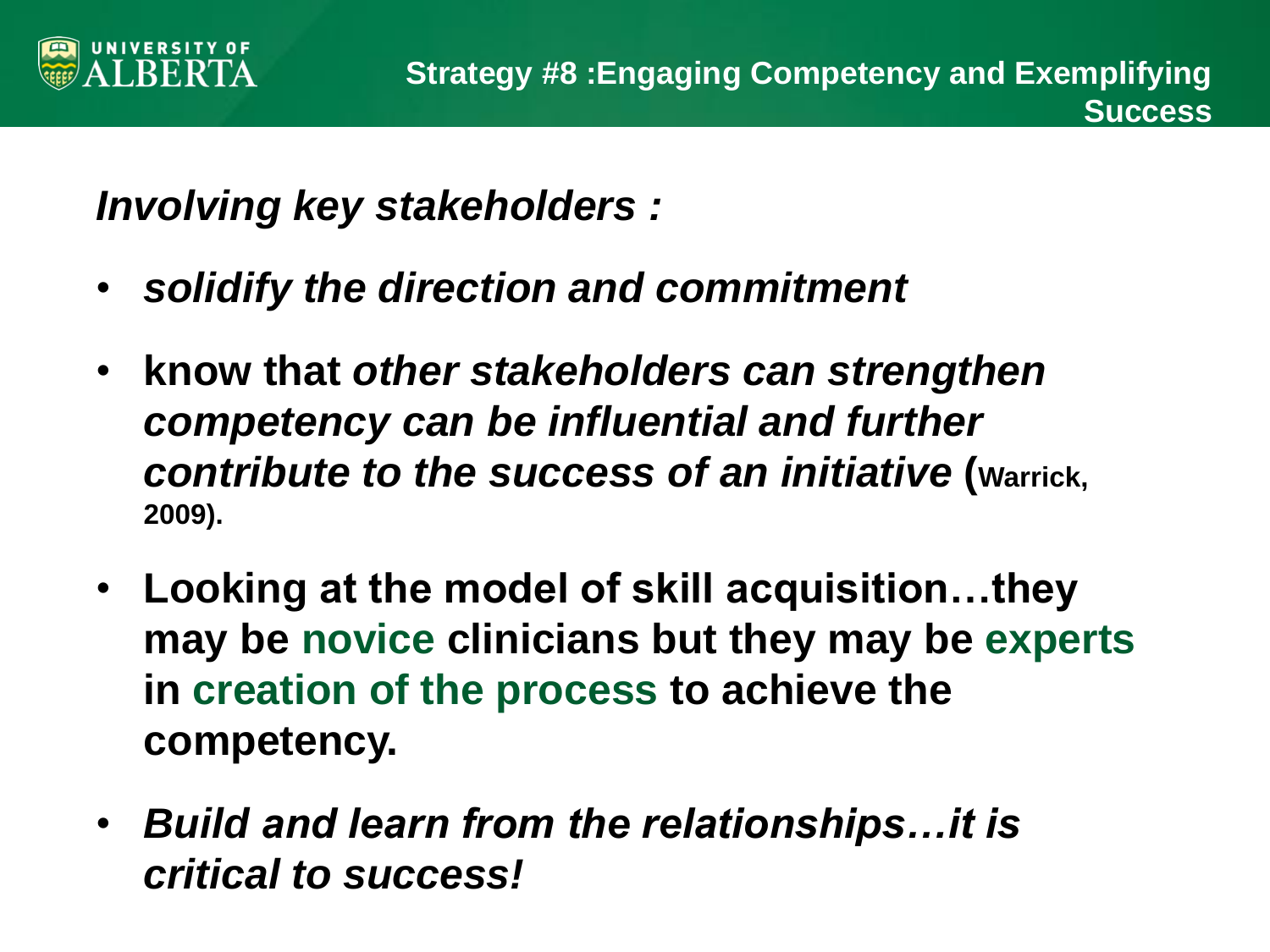

## **Maslow's Hierarchy Pivotal To attaining:**

**Competent Practice Confidence Competence Courage Care**

Self-actualization needs: to find self-fulfillment and realize one's potential

Aesthetic needs: symmetry, order, and beauty

**Cognitive needs: to know,** understand, and explore

Esteem needs: to achieve, be competent, and gain approval and recognition

Belongingness and love needs: to affiliate with others, be accepted, and belong

Safety needs: to feel secure and safe, out of danger

Physiological needs: hunger, thirst, and so forth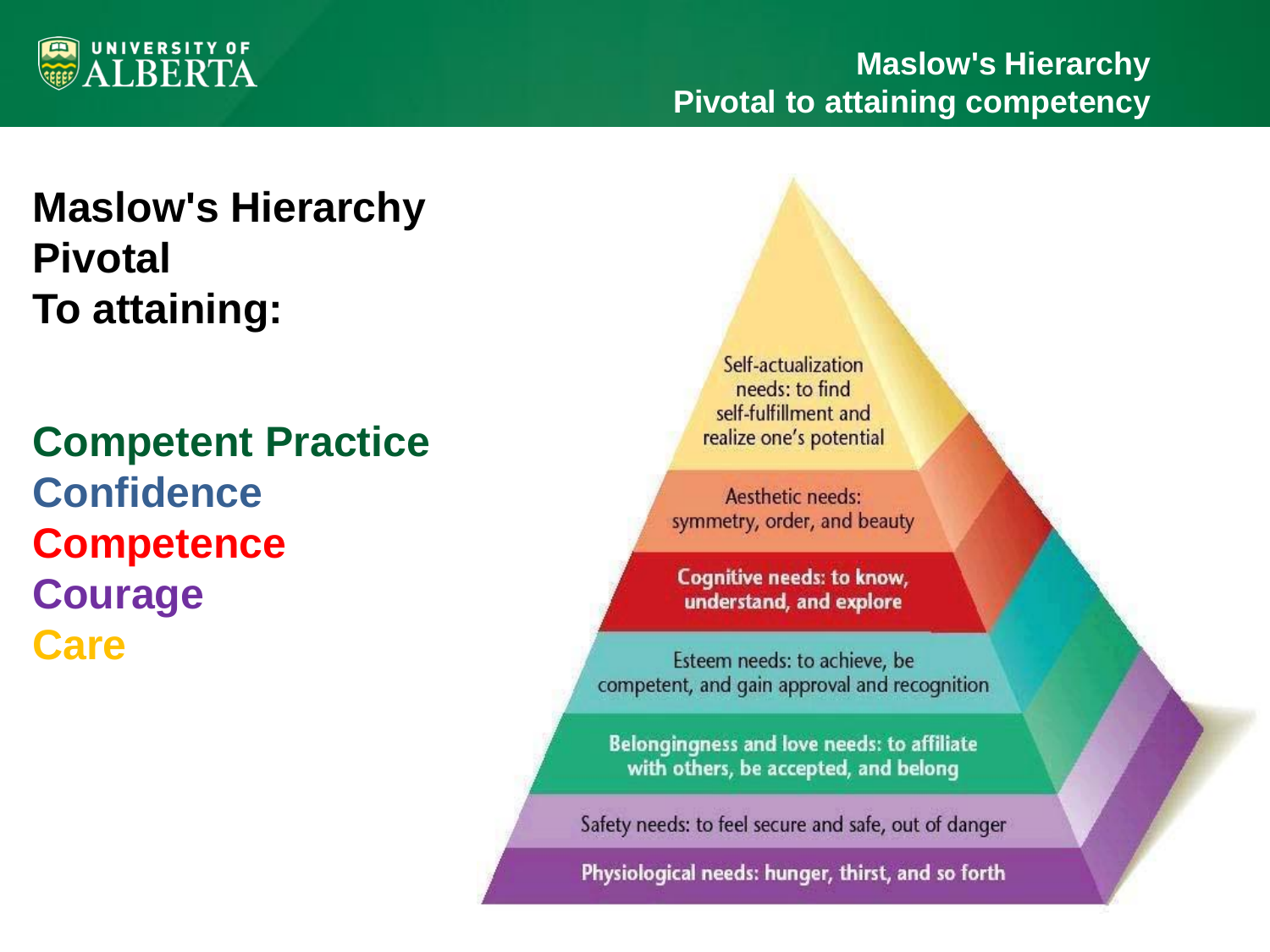



- **Supporting competency development is significant to Alberta's success and sustainability**
- •**Stakeholders are catalyst for change in a technologically advanced province that mandates competency outcomes**
- **Learners/teachers/mentors are the core to achieving competency in all areas of practice**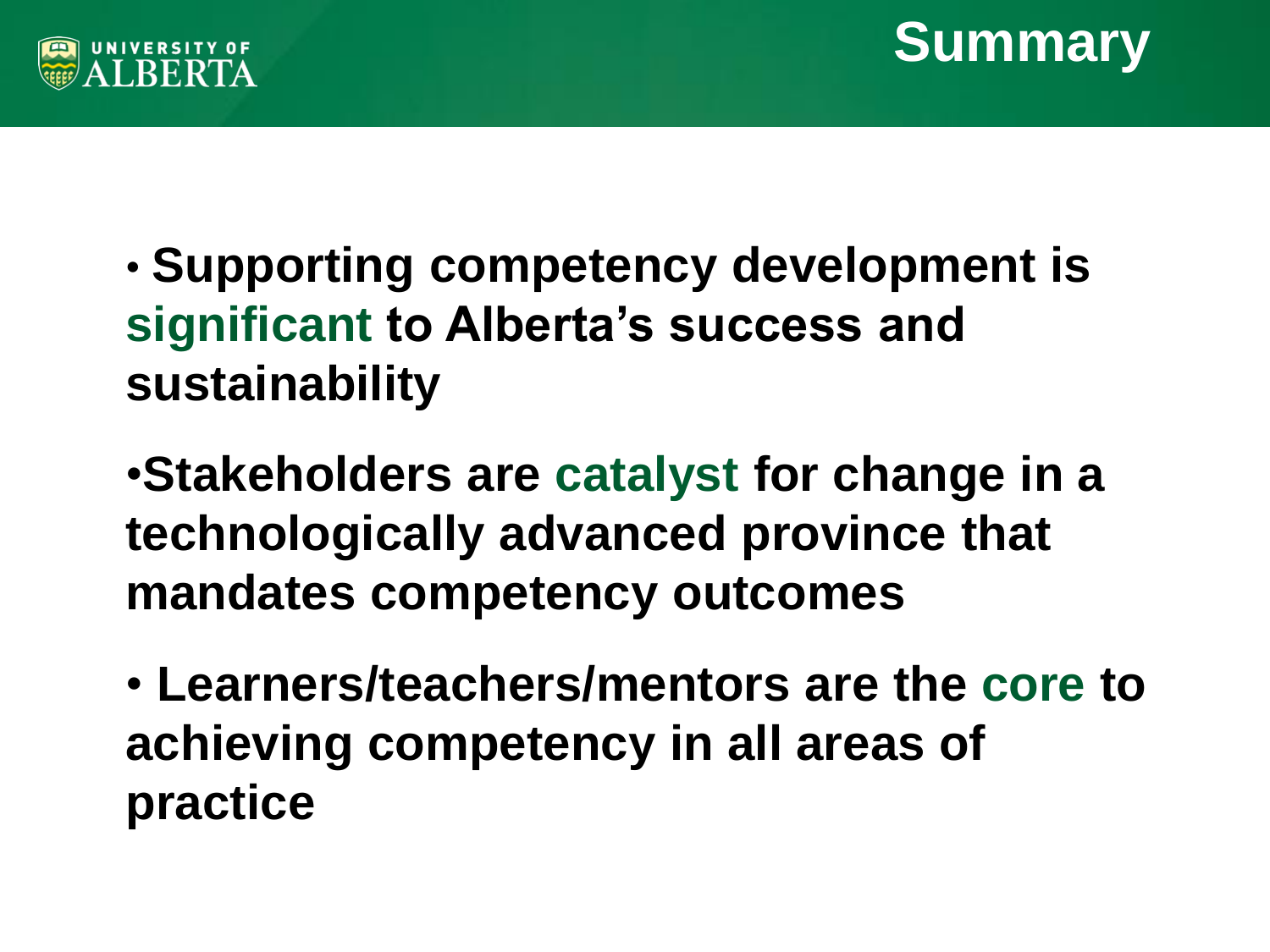

Applin, H., Williams, B., Day, R., & Buro, K. (2011). A comparison of competencies between problem-based learning and non-problem-based graduate nurses. *Nurse Education Today*, *3.,* 129-134. CARNA (2015). *Entry to practice competencies for the registered nurse profession*. Retrieved from [http://www.nurses.ab.ca/content/dam/carna/pdfs/DocumentList/Standards/RN\\_EntryPracticeCompetencies\\_May](http://www.nurses.ab.ca/content/dam/carna/pdfs/DocumentList/Standards/RN_EntryPracticeCompetencies_May2013.pdf) [2013.pdf](http://www.nurses.ab.ca/content/dam/carna/pdfs/DocumentList/Standards/RN_EntryPracticeCompetencies_May2013.pdf)

Epstein, M. & Hundert, E. M. (2002). Defining and assessing professional competence. *Journal of American Medical Association, 287,* 226-235.

Goudreau, J., Pepin, J., Larue, C., Dubois, S., Descôteaux, R., Lavoie, P., & Dumont, K. (2015). A competency-based approach to nurses' continuing education for clinical reasoning and leadership through reflective practice in a care situation. *Nurse Education In Practice*, doi:10.1016/j.nepr.2015.10.013

Knowles, M. S. (1970). *The modern practice of adult education: Andragogy versus pedagogy.* New York: Association Press.

Knowles, M. S. (1980). *The modern practice in adult education*. Chicago: Follett

Kouzes & Posner, 2012. The leadership Challenge: How to Make Extraordinary Things Happen in Organizations. New Jersey: Wiley Publishers.

Province of Alberta (2015). Government organization act. Revised statutes of Alberta 2000*. Alberta Queens Printer*. Retrieved from <http://www.qp.alberta.ca/documents/Acts/g10.pdf>